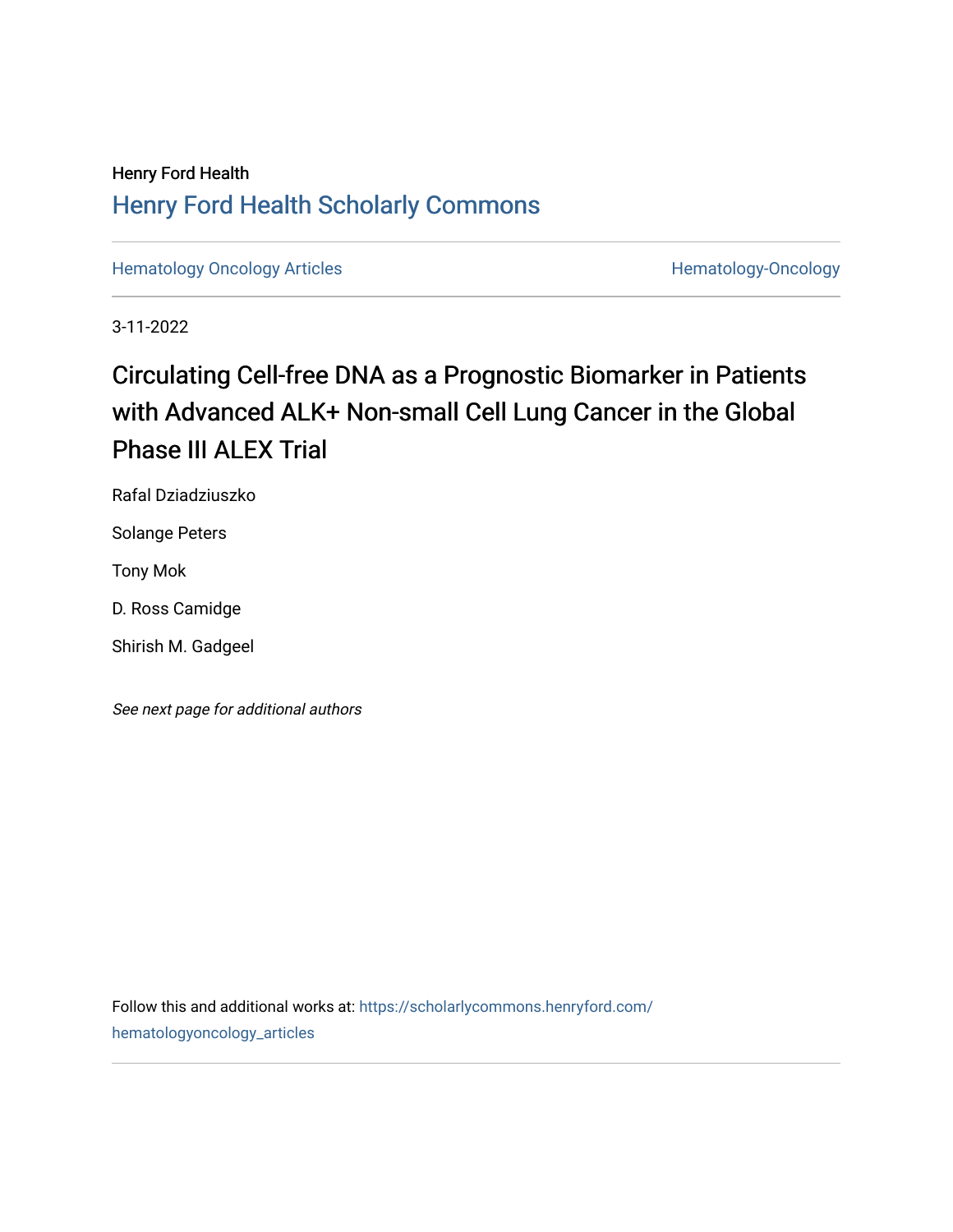# Authors

Rafal Dziadziuszko, Solange Peters, Tony Mok, D. Ross Camidge, Shirish M. Gadgeel, Sai-Hong Ignatius Ou, Krzysztof Konopa, Johannes Noé, Malgorzata Nowicka, Walter Bordogna, Peter N. Morcos, Vlatka Smoljanovic, and Alice T. Shaw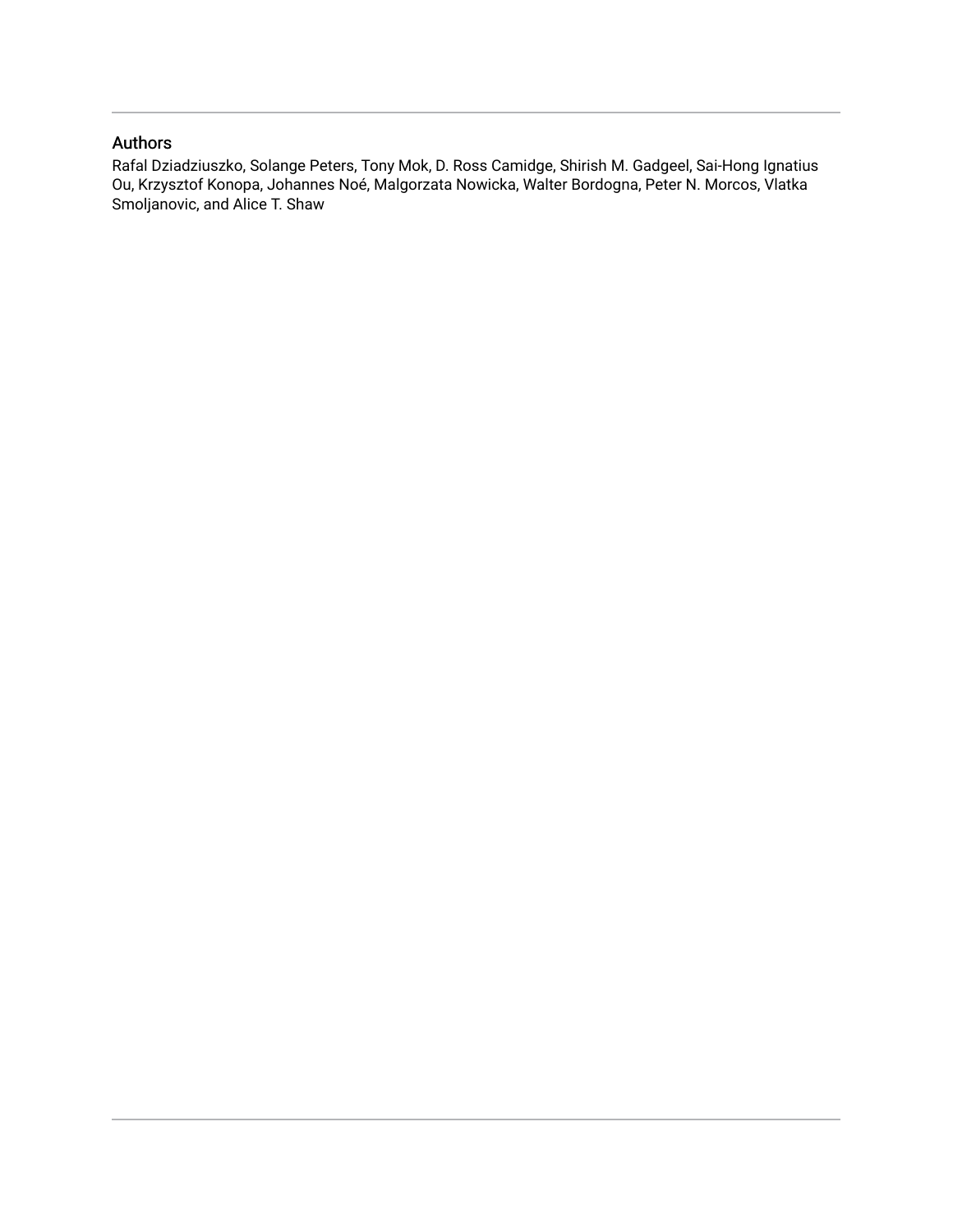# Circulating Cell-free DNA as a Prognostic Biomarker in Patients with Advanced  $ALK+$  Non–small Cell Lung Cancer in the Global Phase III ALEX Trial



Rafal Dziadziuszko<sup>1</sup>, Solange Peters<sup>2</sup>, Tony Mok<sup>3</sup>, D. Ross Camidge<sup>4</sup>, Shirish M. Gadgeel<sup>5</sup>, Sai-Hong Ignatius Ou<sup>6</sup>, Krzysztof Konopa<sup>1</sup>, Johannes Noé<sup>7</sup>, Malgorzata Nowicka<sup>7</sup>, Walter Bordogna<sup>7</sup>, Peter N. Morcos<sup>8</sup>, Vlatka Smoljanovic<sup>7</sup>, and Alice T. Shaw<sup>9</sup>

# **ABSTRACT**

◥

Introduction: We retrospectively assessed prognostic value of circulating cell-free DNA (cfDNA) using data from the phase III ALEX study in treatment-naïve, advanced  $ALK+$  non-small cell lung cancer (NSCLC).

Methods: Patients were randomized to receive twice-daily alectinib 600 mg ( $n = 152$ ) or crizotinib 250 mg ( $n = 151$ ). cfDNA was quantified from baseline plasma samples, with patients stratified into ≤median and >median cfDNA biomarker-evaluable populations (BEP). Effect of cfDNA concentration on outcomes was analyzed using a Cox regression model with treatment group as covariate, and in multivariate analyses.

Results: Median cfDNA concentration in the BEP was 11.53 ng/mL ( $n = 276$ ). A positive correlation was found between cfDNA concentration and number of lesions, organ lesion sites, and tumor size (sum of longest diameter; all  $P < 0.0001$ ). In both

# Introduction

Patients whose tumors harbor a rearrangement of the anaplastic lymphoma kinase gene  $(ALK+)$  account for approximately 5% of all patients with non–small cell lung cancer (NSCLC; refs. 1, 2). Tumor biopsy remains the gold standard for accurate diagnosis and prognosis

Clin Cancer Res 2022;XX:XX–XX

doi: 10.1158/1078-0432.CCR-21-2840

This open access article is distributed under Creative Commons Attribution-NonCommercial-NoDerivatives License 4.0 International (CC BY-NC-ND).

©2022 The Authors; Published by the American Association for Cancer Research

treatment arms, patients in the >median BEP were more likely to experience disease progression than the ≤median BEP [alectinib adjusted  $HR = 2.04$ ; 95% confidence interval (CI), 1.07–3.89;  $P = 0.0305$  and crizotinib adjusted HR = 1.83; 95% CI, 1.11–3.00,  $P = 0.0169$ ]. Median progression-free survival was longer with alectinib than crizotinib in both ≤median and >median BEPs (P < 0.0001). Overall survival data remain immature; survival probability was lower in the >median versus  $\leq$ median BEP in both treatment arms (alectinib HR = 2.52; 95% CI, 1.08-5.88;  $P = 0.0333$  and crizotinib HR = 2.63; 95% CI,  $1.27-5.47; P = 0.0096$ .

Conclusions: These data suggest that plasma cfDNA concentration may have prognostic value in advanced  $ALK+$  NSCLC. Prospectively designed studies are warranted to investigate this finding.

of NSCLC, but it is associated with inherent drawbacks. These include potential problems with the quantity and quality of the tissue obtained, the invasive nature of the procedure, and selection bias resulting from tumor heterogeneity (3).

Plasma-based testing for molecular genomics has the potential to overcome some of the limitations of tissue sampling, and thereby enable clinicians to offer more effective personalized therapies (3, 4). Furthermore, the clinical utility of circulating cell-free DNA (cfDNA) in serum and plasma has been an area of active research in many medical disciplines. cfDNA is believed to originate from multiple sources, including white blood cells, apoptotic/necrotic tumor cells, living tumor cells, and circulating tumor cells, and is therefore present in both healthy and diseased individuals (5, 6). Increased levels of cfDNA have been observed in patients with cancer and may harbor the genomic alterations present in the original tumor (7).

Previous research has indicated that increased baseline cfDNA concentration is linked with poor prognosis in NSCLC (8–10). Studies have also shown that cfDNA can act as a potential molecular prognostic marker for NSCLC; patients with NSCLC and lymph node metastasis or distant metastasis had higher cfDNA levels, associated with a shorter overall survival (OS; refs. 11–13). However, the correlation of cfDNA with outcomes after treatment with ALK inhibitors has not yet been characterized. Other biomarkers have also shown prognostic value in patients with  $ALK+$  NSCLC, such as the presence of a TP53 comutation which has been associated with poorer outcomes regardless of the systemic therapy received (14, 15).

The phase III, global, randomized ALEX study (NCT02075840) compared two ALK inhibitors, alectinib and crizotinib, in patients with treatment-naïve advanced ALK+ NSCLC. Alectinib demonstrated superior efficacy to crizotinib, with a favorable safety profile, at the primary data cutoff (February 9, 2017; ref. 16) and in three subsequent

<sup>&</sup>lt;sup>1</sup>Medical University of Gdańsk, Gdańsk, Poland. <sup>2</sup>Lausanne University Hospital, Centre Hospitalier Universitaire Vaudois (CHUV), Lausanne, Switzerland. <sup>3</sup>State Key Laboratory of Translational Oncology, Department of Clinical Oncology, Chinese University of Hong Kong, Hong Kong, China. <sup>4</sup>University of Colorado, Denver, Colorado. <sup>5</sup>Department of Internal Medicine, Henry Ford Cancer Institute/Henry Ford Health System, Detroit, Michigan. <sup>6</sup>Chao Family Comprehensive Cancer Center, University of California Irvine School of Medicine, Orange, California. <sup>7</sup>F. Hoffmann-La Roche Ltd., Basel, Switzerland. <sup>8</sup>F. Hoffmann-La Roche Ltd., New York, New York. <sup>9</sup>Massachusetts General Hospital, Boston, Massachsuetts.

Note: Supplementary data for this article are available at Clinical Cancer Research Online (http://clincancerres.aacrjournals.org/).

Current address for P.N. Morcos: Bayer AG, Whippany, New Jersey.

Current address for A.T. Shaw: Novartis Institutes for BioMedical Research, Cambridge, Massachusetts.

Corresponding Author: Rafal Dziadziuszko, Medical University of Gdańsk, Marii Skłodowskiej-Curie 3a, 80-210 Gdansk, Poland. Phone: 585-846-269; E-mail: rafald@gumed.edu.pl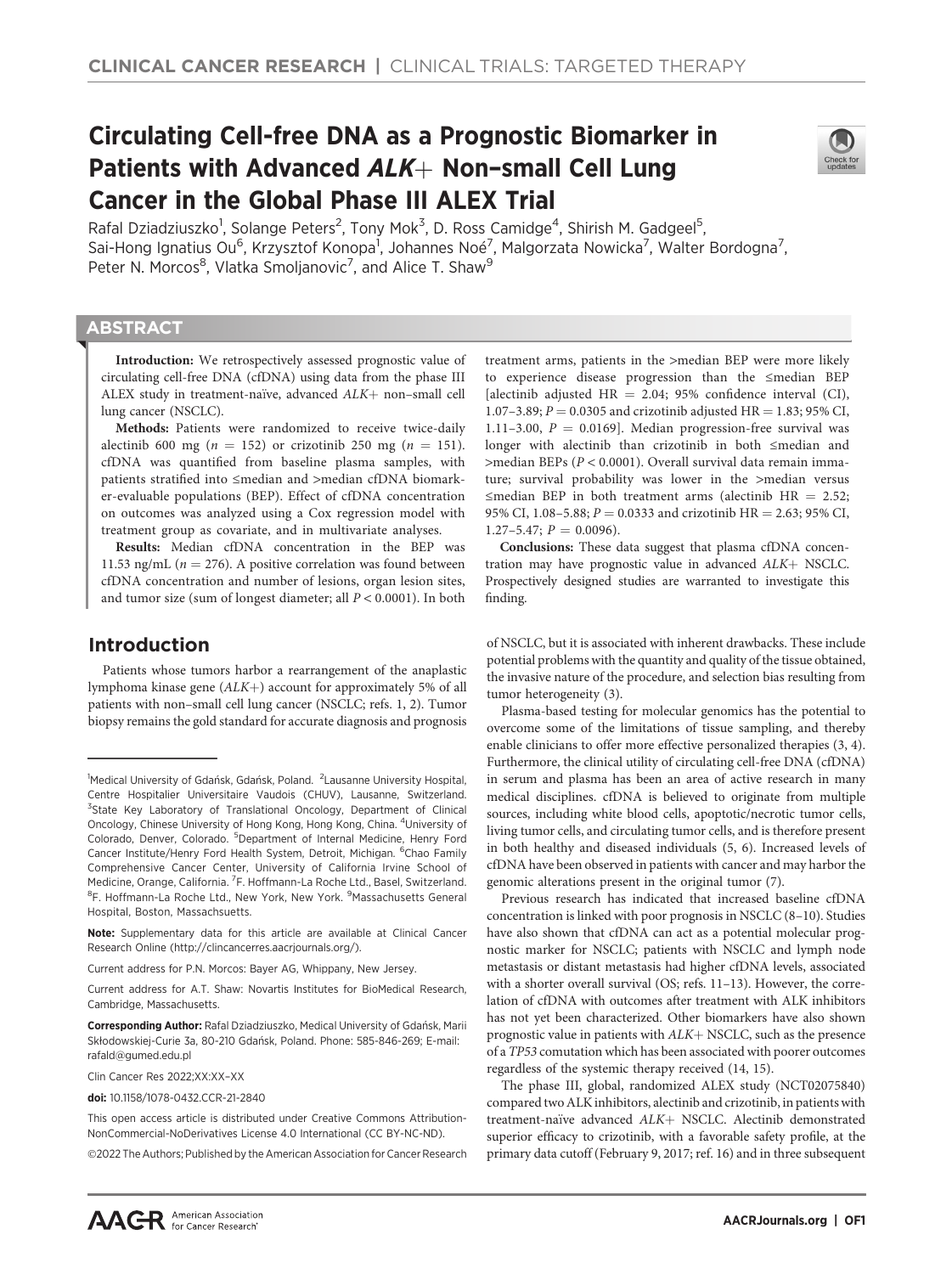## Translational Relevance

Studies have shown that circulating cell-free DNA (cfDNA) may act as a molecular prognostic marker for non–small cell lung cancer (NSCLC), with higher cfDNA levels associated with poor prognosis. The correlation of cfDNA with outcomes after treatment with ALK inhibitors has not yet been characterized. This retrospective analysis assessed the prognostic potential of cfDNA using data from the phase III ALEX study comparing alectinib and crizotinib in treatment-naïve advanced  $ALK+$  NSCLC. A positive correlation was found between cfDNA concentration and number of lesions, organ lesion sites, and tumor size. Patients with ≤median cfDNA had a lower risk of disease progression than those with >median cfDNA, along with a higher probability of survival. Alectinib consistently improved outcomes versus crizotinib, regardless of baseline cfDNA concentration, and reduced the risk of tumor progression by more than 50%. These findings suggest that plasma cfDNA concentration may have prognostic value for the treatment of advanced ALK+ NSCLC.

analyses after longer-term follow up; after an additional 10 months (17), 22 months, and 32 months (18). Here, we examine the prognostic potential of total baseline quantitative cfDNA using data from the ALEX study.

# Materials and Methods

#### Study design

In the ALEX study, 303 patients were randomized 1:1 to receive twice-daily alectinib 600 mg or crizotinib 250 mg until disease progression, toxicity, withdrawal, or death. Full study details have been described previously (16). Key eligibility criteria included untreated advanced ALK+ NSCLC, confirmed centrally by IHC (VENTANA ALK D5F3), and an Eastern Cooperative Oncology Group performance status of 0 to 2. Patients with asymptomatic central nervous system (CNS) metastases were also permitted.

The ALEX study protocol was approved by the institutional review board or ethics committee at each participating center, and the study was conducted in accordance with the principles of the Declaration of Helsinki, Good Clinical Practice Guidelines, and local laws. Written informed consent was obtained from all patients before enrolment.

The data presented in this manuscript are taken from the November 30, 2018 data cutoff, after a median follow-up of 37.8 months with alectinib and 23.0 months with crizotinib; and from the November 29, 2019 data cutoff, after a median follow-up of 48.2 months with alectinib and 23.3 months with crizotinib.

### Study assessments

Two 5-mL blood samples were taken at baseline from all randomized patients for retrospective pharmacogenomic research. Blood was drawn into K2-EDTA blood collection tubes and centrifuged immediately at 1,500  $\times$  g for 10 minutes. The plasma layer was carefully transferred into a fresh tube and centrifuged again at 3,000  $\times$  g for 10 minutes. The plasma samples were then transferred into two storage tubes (plain cap transfer tubes) and stored immediately at  $-20^{\circ}$ C or -70°C. Samples were shipped daily to the central laboratory for longterm storage. All plasma samples were analyzed using a hybrid capture-based NGS assay (FoundationACT, Foundation Medicine Inc.). cfDNA, defined as any volume of DNA detected in plasma, was extracted from baseline plasma samples and the concentration was determined in nanograms per milliliter using the D1000 ScreenTape assay on the 4200 TapeStation (Agilent Technologies; ref. 19). Patients were stratified into ≤median cfDNA and >median cfDNA biomarker-evaluable populations (BEP). Plasma samples were also evaluated for the presence of a TP53 mutation, which is associated with reduced OS in  $ALK$  NSCLC (20). Circulating tumor DNA was assessed using plasma samples and patients were classified as circulating tumor DNA-positive when any somatic (known or likely status) alteration (short variants, rearrangement, or copy number) was detected, or otherwise as circulating tumor DNA-negative.

#### **Endpoints**

Endpoints of the ALEX study, including progression-free survival (PFS), objective response rate (ORR), duration of response (DoR), and OS were determined by investigator assessment. The objective of this exploratory analysis was to examine the prognostic value of cfDNA on PFS, ORR, DoR, and OS.

## Statistical analyses

Kaplan-Meier methodology was used to assess the association between cfDNA concentration (stratified by ≤median and >median BEP) and PFS, DoR, and OS. The association between cfDNA concentration and PFS, DoR, and OS was analyzed using a Cox regression model with treatment group as unique covariate, in addition to separate multivariate analyses adjusting for the presence of a TP53 mutation; measurable/nonmeasurable CNS lesions at baseline; baseline tumor size [measured as the baseline sum of longest diameter (SLD)], number of organ sites, and number of liver lesions. Associations between PFS and TP53 mutation status and ALK rearrangement status according to cfDNA concentration were assessed using an unadjusted, unstratified Cox regression model. The association between cfDNA concentration and ORR was analyzed using a binomial logistic regression model. All regression analyses were performed considering cfDNA as both a categorical and continuous (log<sub>2</sub>-transformed) variable. Associations between cfDNA concentration and outcome were analyzed at the time when data for the study endpoints were last reported: at the November 30, 2018 data cutoff for PFS, DoR, and ORR, and at the November 29, 2019 data cutoff for OS.

## Data availability statement

Qualified researchers may request access to individual patientlevel data through the clinical study data request platform ([https://](https://vivli.org/) [vivli.org/](https://vivli.org/)). Further details on Roche's criteria for eligible studies are available here [\(https://vivli.org/members/ourmembers/](https://vivli.org/members/ourmembers/)). For further details on Roche's Global Policy on the Sharing of Clinical Information and how to request access to related clinical study documents, see here [\(https://www.roche.com/research\\_and\\_development/](https://www.roche.com/research_and_development/who_we_are_how_we_work/clinical_trials/our_commitment_to_data_sharing.htm) [who\\_we\\_are\\_how\\_we\\_work/clinical\\_trials/our\\_commitment\\_to\\_data\\_](https://www.roche.com/research_and_development/who_we_are_how_we_work/clinical_trials/our_commitment_to_data_sharing.htm) [sharing.htm\)](https://www.roche.com/research_and_development/who_we_are_how_we_work/clinical_trials/our_commitment_to_data_sharing.htm).

## Results

## Patients

Baseline plasma samples were available for 276 patients; the median cfDNA concentration was 11.53 ng/mL (range 1.6–64.5) for all patients, 11.73 ng/mL in the alectinib treatment arm, and 10.85 ng/mL in the crizotinib treatment arm. Twenty-seven samples were unavailable for analysis. Of 222 (80%) patients with results from the FoundationACT assay, 135 patients (61%) had an EML4-ALK rearrangement detected, 10 patients (5%) had an ALK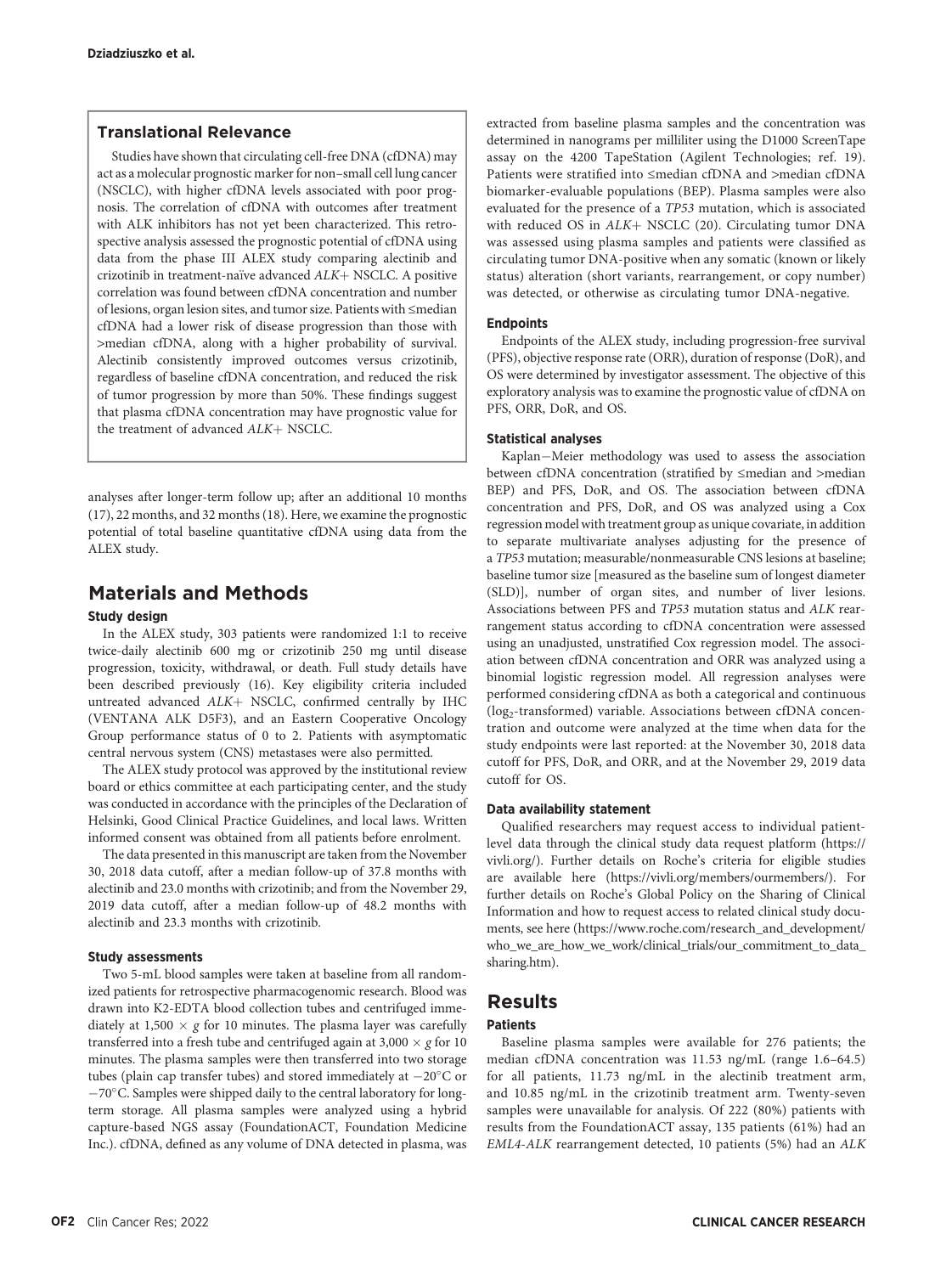|                                   | <b>Crizotinib</b>                 |                             | <b>Alectinib</b>                  |                                |  |
|-----------------------------------|-----------------------------------|-----------------------------|-----------------------------------|--------------------------------|--|
|                                   | $\leq$ median cfDNA<br>$(n = 72)$ | >median cfDNA<br>$(n = 67)$ | $\leq$ median cfDNA<br>$(n = 66)$ | $>$ median cfDNA<br>$(n = 71)$ |  |
| Median age (range), years         | 54 (18-91)                        | 54 (28-81)                  | 57.5 (28-88)                      | 58 (28-81)                     |  |
| Aged $<$ 65 years, n $(\%)$       | 55 (76.4)                         | 51(76.1)                    | 46 (69.7)                         | 56 (78.9)                      |  |
| Smoking status, n (%)             |                                   |                             |                                   |                                |  |
| Active smoker                     | 2(2.8)                            | 1(1.5)                      | 5(7.6)                            | 5(7.0)                         |  |
| Nonsmoker                         | 48 (66.7)                         | 43 (64.2)                   | 35 (53.0)                         | 48 (67.6)                      |  |
| ECOG PS, $n$ $%$                  |                                   |                             |                                   |                                |  |
| 0 or 1                            | 70 (97.2)                         | 61(91.0)                    | 66 (100.0)                        | 61(85.9)                       |  |
|                                   | 2(2.8)                            | 6(9.0)                      | 0                                 | 10(14.1)                       |  |
| CNS lesions, <sup>a</sup> $n$ (%) | 23 (31.9)                         | 28 (41.8)                   | 20(30.3)                          | 34 (47.9)                      |  |
| $TP53$ -mutant. $n/N$ (%)         | 11/51(21.6)                       | 21/64(32.8)                 | 10/40(25.0)                       | 30/67 (44.8)                   |  |

Table 1. Baseline characteristics of the ≤median cfDNA and >median cfDNA BEPs according to treatment group.

Abbreviation: ECOG PS, Eastern Cooperative Oncology Group performance status.

aMeasurable and nonmeasurable CNS lesions.

rearrangement with a non-EML4 fusion partner, and 77 patients (35%) had no ALK rearrangement detected.

The BEP was generally representative of the overall ALEX study population; baseline characteristics were balanced between the treatment arms within the BEP (crizotinib  $n = 139$ , alectinib  $n = 137$ ). There were more active smokers in the alectinib arm than in the crizotinib arm in both the >median cfDNA BEP (7.0% versus 1.5%, respectively) and the ≤median cfDNA BEP (7.6% versus 2.8%, respectively). In the >median cfDNA BEP, the alectinib arm contained slightly more patients with CNS lesions compared with the crizotinib arm (47.9% versus 41.8%, respectively) and more patients with TP53 mutations (44.8% versus 32.8%, respectively; Table 1). These characteristics were generally more balanced in the ≤median cfDNA BEP.

#### Biomarker concentration by relevant drug and patient factors

Alectinib exposure  $(C_{\text{trough}})$  was not substantially different between the ≤median cfDNA and >median cfDNA BEPs, and there was a trend for wider distribution of a slightly lower exposure in the >median cfDNA BEP (Supplementary Fig. S1). More than 95% of patients achieved alectinib exposures sufficient to maximize PFS, based on previous exposure-response analyses (21, 22). There was a significant difference in median cfDNA concentration in patients with no detectable ALK rearrangement in cfDNA (10.91 ng/mL;  $n = 77$ ) and a detectable ALK rearrangement in cfDNA (16.37 ng/mL;  $n = 145$ ;  $P < 0.0001$ ).

A trend for slightly higher cfDNA concentration was observed with the presence of measurable/nonmeasurable CNS lesions and TP53 mutations. Median cfDNA concentration was 12.57 ng/mL in patients with measurable CNS lesions and 10.68 ng/mL in patients without (P < 0.05; Fig. 1A), and 17.98 ng/mL in patients with TP53 mutations and 12.10 ng/mL in patients without  $(P < 0.001;$  Fig. 1B). A trend towards higher median cfDNA concentration was seen in patients with liver lesions (Fig. 1C; Supplementary Table S1).

A positive correlation was found between cfDNA concentration and the number of measurable/nonmeasurable lesions (Spearman correlation 0.30;  $P < 0.0001$ ; Fig. 2A); the number of organ lesion sites (Spearman correlation 0.38; P < 0.0001; Fig. 2B); and tumor size (SLD) by investigator (Spearman correlation 0.38; P < 0.0001; Fig. 2C).

#### **Efficacy**

Investigator-assessed median PFS was longer for alectinib than for crizotinib in both the ≤median and >median cfDNA BEPs (Fig. 3A). In the ≤median cfDNA BEP, median PFS was not estimable (NE; 95% CI, 34.9–NE) in the alectinib arm and 14.8 months (95% CI, 12.7–25.6) in the crizotinib arm (HR = 0.38; 95% CI, 0.23–0.61; P < 0.0001). Comparatively, in the >median cfDNA BEP, median PFS was 14.8 months (95% CI, 10.9–40.4) in the alectinib arm and 8.6 months (95% CI, 7.2–10.8) in the crizotinib arm (HR =  $0.43$ ; 95% CI, 0.29-0.65;  $P < 0.0001$ ). In the adjusted analysis, the likelihood of experiencing a progression event was lower for patients in the >median cfDNA BEP of the alectinib arm than those in the  $\leq$ median cfDNA BEP of the crizotinib arm (HR = 0.46; 95% CI, 0.27–0.77; P < 0.05). The biomarker effect (>median cfDNA versus ≤median cfDNA BEP) in the unadjusted analysis in the alectinib arm (HR = 1.94; 95% CI, 1.20–3.15;  $P = 0.0071$ ) and in the crizotinib arm (HR = 2.10; 95% CI, 1.44-3.07;  $P = 0.0001$ ) was similar to the effect observed in the adjusted analysis in the alectinib (HR = 2.04; 95% CI, 1.07-3.89;  $P = 0.0305$ ) and crizotinib arms (HR = 1.83; 95% CI, 1.11-3.00;  $P = 0.0169$ ; Supplementary Table S2). Similar results were observed when cfDNA concentration was analyzed as a continuous value (Supplementary Table S2). Multivariate analysis of covariate effects on PFS by investigator are summarized in Fig. 4. cfDNA levels remain significantly associated with PFS after adjusting for variables representative of tumor burden. The higher HR for PFS in the >median cfDNA BEP compared with the ≤median cfDNA BEP was consistent irrespective of the cfDNA cut-off value used (Supplementary Fig. S2). Additionally, in a quartile analysis of cfDNA concentration, the greatest PFS probability in both treatment arms occurred in patients in the 0% to 25% quartile of cfDNA concentration, followed by patients in the 25% to 50%, 50% to 75%, and 75% to 100% quartiles, respectively (Supplementary Fig. S3).

When evaluating plasma circulating tumor DNA, we observed a trend for higher baseline cfDNA concentration in patients who were circulating tumor DNA-positive (containing a known or likely alteration) and a trend for lower baseline cfDNA concentration in patients who were circulating tumor DNA-negative (Supplementary Fig. S4). With alectinib, median PFS in the circulating tumor DNA-positive subgroup was 22.4 months (95% CI, 14.6–NE) compared with NE (95% CI, NE–NE) in the circulating tumor DNA-negative subgroup  $(HR = 2.72; 95\% \text{ CI}, 1.16-6.35; P = 0.0210 \text{ unadjusted}$ analysis; Fig. 3B). With crizotinib, median PFS in the circulating tumor DNA-positive subgroup was 8.8 months (95% CI, 7.3–10.8) compared with 16.6 months (95% CI, 10.8–27.6) in the circulating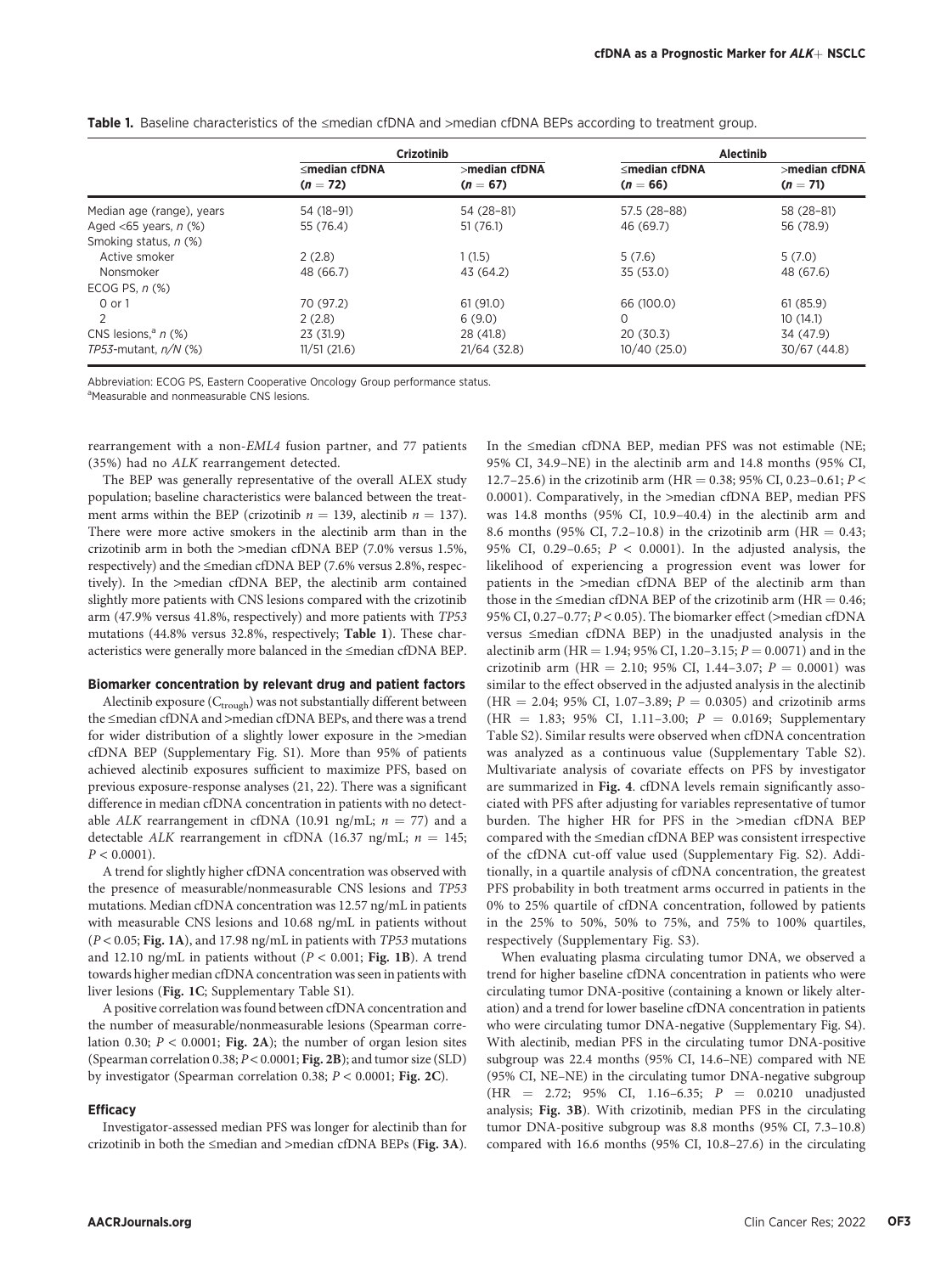

#### Figure 1.

Correlation of normalized cfDNA concentration with the presence of A, Measurable/nonmeasurable CNS lesions, B, TP53 mutation status, and C, by organ lesion site (investigator assessment). Central lines represent median values, boxes represent interquartile ranges (IQR) and the top and bottom whiskers extend to the largest and smallest value, respectively, no further than 1.5 times the IQR.

tumor DNA-negative subgroup (HR = 2.03; 95% CI, 1.22-3.37;  $P = 0.0066$  unadjusted analysis). A nonsignificant trend for the biomarker effect was also observed in both treatment groups in the adjusted analyses (alectinib  $HR = 1.95$ ; 95% CI, 0.78-4.83;  $P = 0.1506$ ; and crizotinib HR = 1.52; 95% CI, 0.88–2.63;  $P = 0.1323$ ).

When the association between TP53 comutation status and the biomarker effect of cfDNA concentration on PFS was analyzed, a longer median PFS was seen in the ≤median cfDNA BEP than the >median cfDNA BEP in both the alectinib and crizotinib arms, irrespective of TP53 mutation status (Supplementary Fig. S5). When cfDNA concentration was considered as a continuous variable, a similar biomarker effect (longer median PFS with lower cfDNA concentration) was observed, which was significant in both treatment arms (Supplementary Table S3). A similar trend was seen when the association between detection of an ALK rearrangement in cfDNA and the biomarker effect of cfDNA concentration on PFS was analyzed (Supplementary Fig. S6); a longer median PFS was seen in the ≤median cfDNA BEP compared with the >median cfDNA BEP in both the alectinib and crizotinib arms, irrespective of the detection of an ALK rearrangement. When cfDNA concentration was considered as a continuous variable, the biomarker effect on PFS was significant across all comparisons in both treatment groups (Supplementary Table S4).

ORR by investigator was numerically higher in the ≤median cfDNA BEP compared with the >median cfDNA BEP in both treatment arms

(Table 2). In the ≤median cfDNA BEP, ORR was 88.7% in the alectinib arm and 80.3% in the crizotinib arm; in the >median cfDNA BEP, ORR was 86.6% in the alectinib arm and 72.3% in the crizotinib arm. No significant difference was seen between the ≤median cfDNA and  $\geq$ median cfDNA BEPs in either the alectinib ( $P = 0.9191$ ) or crizotinib  $(P = 0.3720)$  arms. Similar results for ORR were observed when cfDNA was analyzed as continuous value (Supplementary Table S5). Median DoR by investigator in the ≤median cfDNA BEP was NE in the alectinib arm (95% CI, NE–NE) compared with 18.4 months in the crizotinib arm (95% CI, 11.3–25.8); in the >median cfDNA BEP, median DoR was 29.6 months (95% CI, 12.9–NE) in the alectinib arm compared with 7.0 months (95% CI, 5.5–11.1) in the crizotinib arm (Fig. 3C).

The 5-year OS data from ALEX (data cutoff: November 29, 2019) used for this analysis remain immature. In the ≤median cfDNA BEP, median OS was NE (95% CI, NE–NE) in both treatment arms. Comparatively, in the >median cfDNA BEP, median OS was NE (95% CI, 27.7–NE) in the alectinib arm and 21.4 months (95% CI, 16.9–47.7) in the crizotinib arm (Fig. 3D). Survival probability was lower in the >median cfDNA BEP compared with the  $\leq$ median cfDNA BEP, in both the alectinib arm (HR = 2.58; 95%) CI, 1.37–4.86;  $P = 0.0033$ ) and the crizotinib arm (HR = 3.53; 95% CI, 1.99–6.28;  $P < 0.0001$ ). This was consistent with the findings of the multivariate analysis in both the alectinib arm ( $HR = 2.52$ ; 95%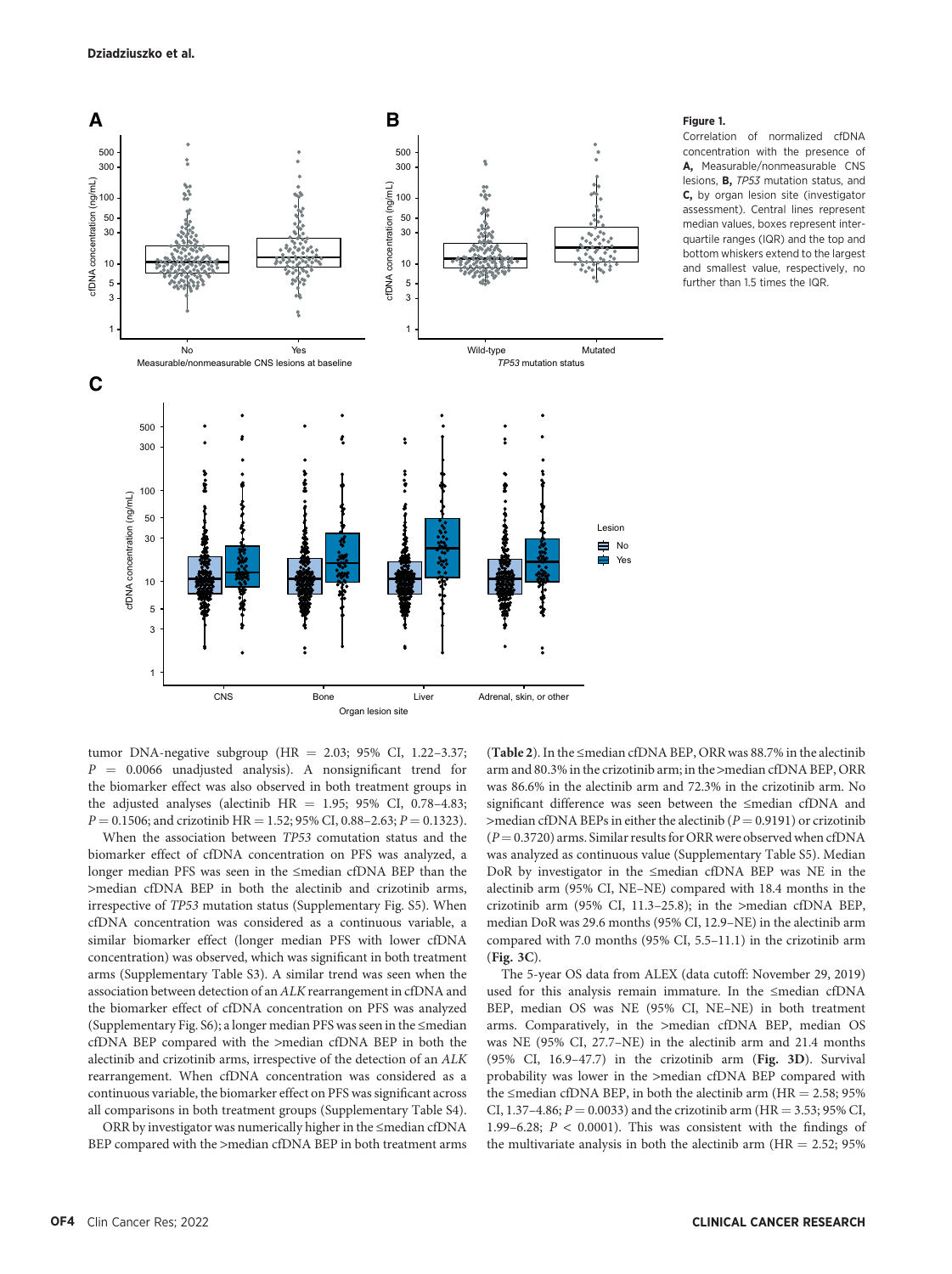

#### Figure 2.

Correlation of normalized cfDNA concentration and A, number of lesions, B, number of organ sites, and C, tumor size (investigator assessment). Blue lines represent hazard functions as determined by Cox multivariate analyses. Grey shaded areas represent 95% CIs. ctDNA, circulating tumor DNA.

CI, 1.08–5.88;  $P = 0.0333$ ) and the crizotinib arm (HR = 2.63; 95% CI,  $1.27-5.47; P = 0.0096$ .

# **Discussion**

In this retrospective analysis of the ALEX study, the number of lesions, organ lesion sites, and tumor size positively correlated with cfDNA concentration; patients with ≤median cfDNA had a lower risk of disease progression than those with >median cfDNA, along with a higher probability of survival. These data suggest that cfDNA concentration could potentially be used as a prognostic indicator and surrogate marker for tumor and overall disease burden, although it should be noted that ALK rearrangement was not detected in cfDNA in 35% of patients in this analysis. Reasons for these false negative results are currently unclear and do not appear to correlate with patient demographic or disease characteristics, but they may be related to the lower concentrations of cfDNA in patient samples where ALK rearrangement was not detected in cfDNA.

Alectinib consistently improved PFS, ORR, and DoR versus crizotinib, regardless of BEP subgroup, and reduced the risk of tumor progression by more than 50%. Additional analyses showed that patients in the "poor prognosis" group (>median cfDNA) treated with alectinib had either a similar median PFS (unadjusted analysis) or a longer median PFS (adjusted analysis) than patients in the "good prognosis" group (≤median cfDNA) treated with crizotinib. These data support alectinib as a preferred first-line treatment option for advanced  $ALK+$  NSCLC (23, 24). Compared with results from the intent-to-treat (ITT) population at the same data cutoff, the PFS of patients in the >median BEP was lower in both treatment arms (18). Although OS data remain immature, OS was NE for the alectinib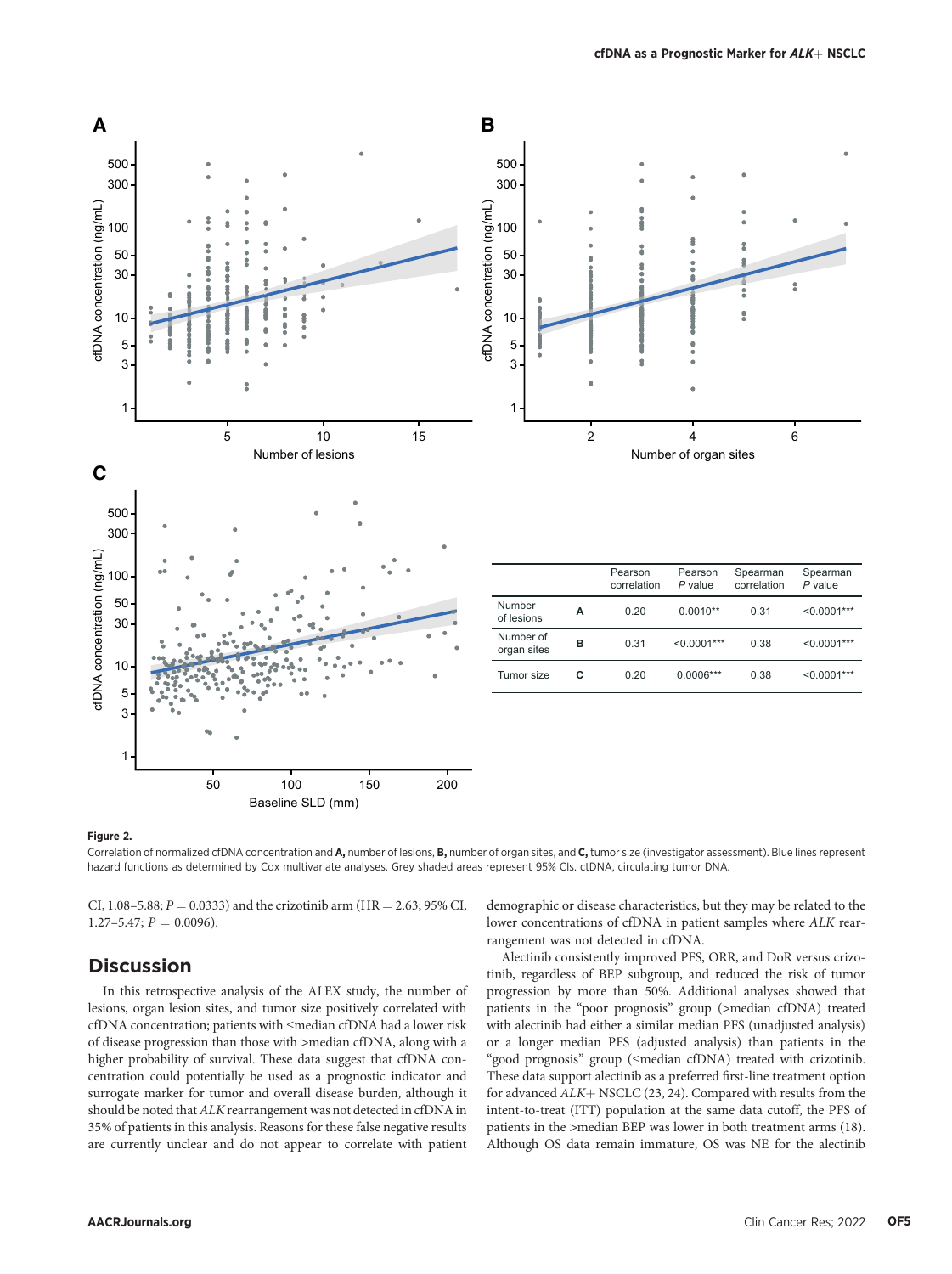

#### Figure 3.

Kaplan-Meier analysis of A, PFS by median cfDNA BEP, B, PFS by circulating tumor DNA status, C, DoR by median cfDNA BEP, and D, OS by median cfDNA BEP. PFS and DoR were investigator-assessed.

treatment arm in both arms of the BEP and the ITT, and the crizotinib arm of the >median BEP had a numerically lower OS than the ITT (18). At the present stage, the diagnosis and treatment of cancer is greatly dependent on molecular detection of tumor-derived genes, but tumor tissue biopsies are limited by their invasiveness, selection bias for heterogeneity, and inability to monitor the ongoing evolution of a tumor. Although this analysis focuses on the prognostic value of cfDNA, from a diagnostic perspective, cfDNA can be extracted from blood and measured, and so may overcome some of the limitations seen with using tissue samples. However, the practical application of the use of cfDNA data in a clinical setting is still not widely understood.

One step towards improving our understanding of the clinical utility of cfDNA will be to assess whether temporal changes in cfDNA levels during the course of ALK inhibitor monotherapy can be correlated with radiologic progression and other key trial endpoints, in order to monitor the progression of  $ALK$  NSCLC. Data from other studies

have suggested that changes in cfDNA concentration during the course of lung cancer treatment may not correlate well with radiologic CT responses (8, 9). In the present analysis, patients with ≤median cfDNA at baseline had a numerically higher ORR than patients with >median cfDNA at baseline, which was more pronounced in the crizotinib arm. This is in line with the concept that patients with higher cfDNA levels may have a higher tumor burden and belong to a worse prognostic patient group. We also noted a slight trend for higher cfDNA concentrations in patients with CNS lesions, which may be a further indicator of higher overall tumor burden.

Another consideration for understanding the potential clinical value of cfDNA is the optimal cut-off threshold for quantification. The median value of 11.53 ng/mL was used in this study to stratify patients into separate BEPs, but this cutoff may not be applicable to other patient populations. Indeed, the cut-off thresholds of plasma cfDNA varied widely in a meta-analysis investigating the association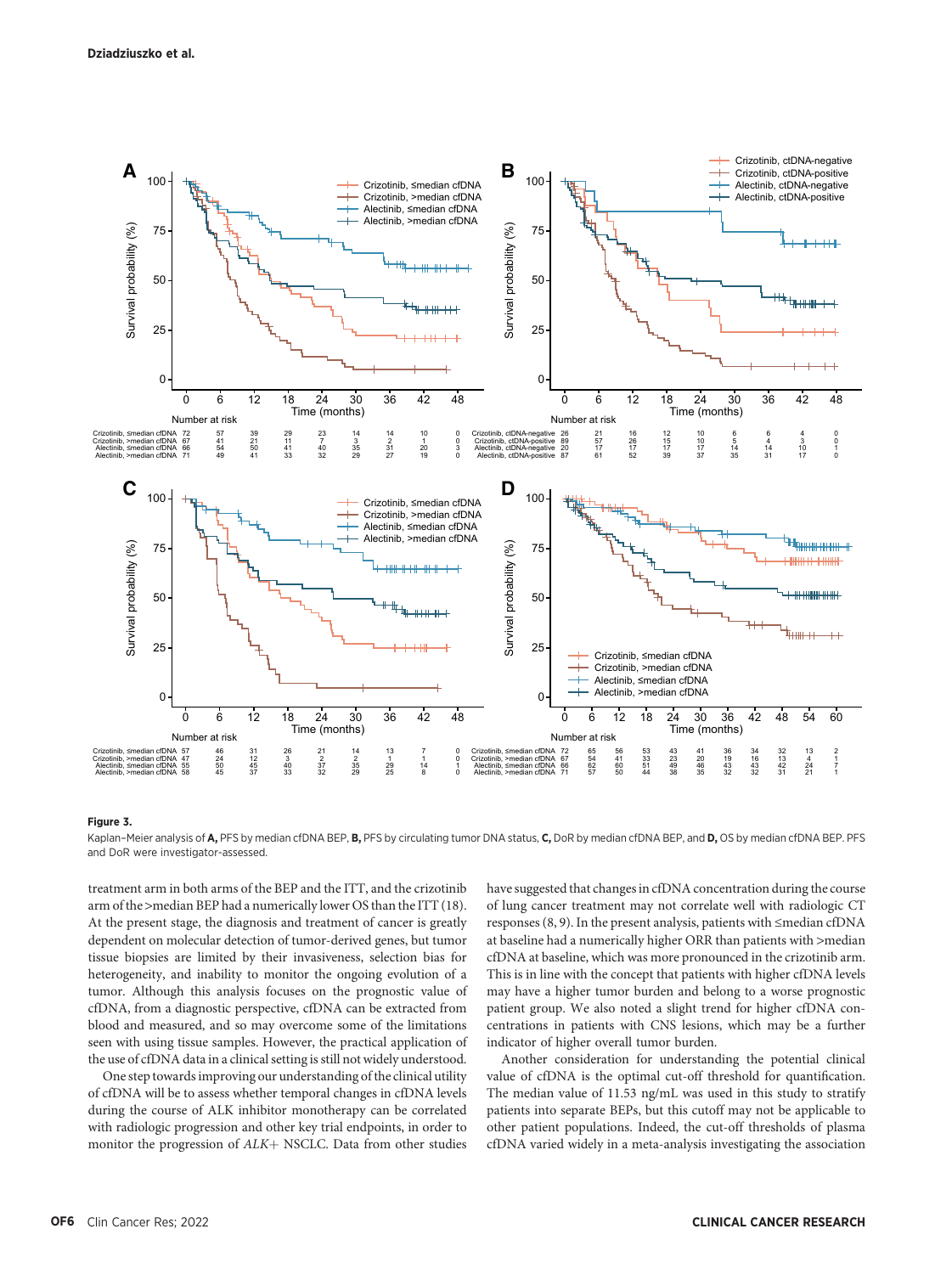| <b>Treatment arm</b> | Covariate                            | Subgroup       | n  | <b>HR</b> | 95% CI          | P value |             |
|----------------------|--------------------------------------|----------------|----|-----------|-----------------|---------|-------------|
| Crizotinib           | cfDNA (categorical)                  | ≤Median        | 51 |           |                 |         |             |
|                      |                                      | >Median        | 64 | 1.83      | $(1.11 - 3.00)$ | 0.0169  |             |
| Crizotinib           | Measurable/nonmeasurable CNS lesions | No             | 70 |           |                 |         |             |
|                      | at baseline                          | Yes            | 45 | 1.75      | $(1.09 - 2.82)$ | 0.0217  |             |
| Crizotinib           | TP53 mutation status                 | Wild type      | 83 |           |                 |         |             |
|                      |                                      | Mutated        | 32 | 1.63      | $(1.00 - 2.67)$ | 0.0515  |             |
| Crizotinib           | Baseline SLD (cm)                    |                |    | 0.97      | $(0.91 - 1.04)$ | 0.4048  |             |
| Crizotinib           | Number of organ sites                |                |    | 1.25      | $(0.98 - 1.61)$ | 0.0770  |             |
| Crizotinib           | Number of liver lesions by INV       | <b>No</b>      | 81 |           |                 |         |             |
|                      |                                      | Yes            | 34 | 0.99      | $(0.53 - 1.82)$ | 0.9621  |             |
| Alectinib            | cfDNA (categorical)                  | ≤Median        | 40 |           |                 |         |             |
|                      |                                      | >Median        | 67 | 2.04      | $(1.07 - 3.89)$ | 0.0305  |             |
| Alectinib            | Measurable/nonmeasurable CNS lesions | N <sub>0</sub> | 62 |           |                 |         |             |
|                      | at baseline                          | Yes            | 45 | 1.02      | $(0.51 - 2.02)$ | 0.9554  |             |
| Alectinib            | TP53 mutation status                 | Wild type      | 67 |           |                 |         |             |
|                      |                                      | Mutated        | 40 | 2.42      | $(1.36 - 4.32)$ | 0.0027  |             |
| Alectinib            | Baseline SLD (cm)                    |                |    | 1.06      | $(1.00 - 1.12)$ | 0.0513  |             |
| Alectinib            | Number of organ sites                |                |    | 1.31      | $(0.95 - 1.79)$ | 0.0947  |             |
| Alectinib            | Number of liver lesions by INV       | <b>No</b>      | 84 |           |                 |         |             |
|                      |                                      | Yes            | 23 | 0.44      | $(0.20 - 1.00)$ | 0.0496  |             |
|                      |                                      |                |    |           |                 |         |             |
|                      |                                      |                |    |           |                 |         | 3<br>2<br>0 |
|                      |                                      |                |    |           |                 |         | <b>HR</b>   |

#### Figure 4.

Multivariate analysis of covariate effects on PFS by investigator. Unstratified Cox regression model adjusted for: cfDNA (categorical), measurable/nonmeasurable CNS lesions at baseline, TP53 mutation status, baseline SLD (cm), number of organ sites, and number of liver lesions by investigator. INV, investigator.

between survival and baseline cfDNA level in patients with lung cancer (25). Nevertheless, the correlation of PFS by cfDNA quartiles in the present analysis (Supplementary Fig. S3), in addition to the consistent HR observed between high and low cfDNA concentration subgroups across different cut-off values (Supplementary Fig. S2), showed that the prognostic value of cfDNA was observed independent of the cutoff. Results were consistent when the effects of cfDNA concentration were analyzed as either a categorical or continuous variable. Our observation of a similar prognostic effect using baseline circulating tumor DNA has also been reported in other tumor types (26, 27). This is consistent with our findings and suggests that cfDNA may have value as a surrogate marker of tumor burden.

When considering detection of other potential predictive markers that can be identified in cfDNA, we observed a trend towards longer PFS with lower cfDNA concentrations in patients with and without a TP53 comutation, across both treatment arms. Similarly, the biomarker effect of cfDNA concentration on PFS was evident in patients with and without detectable ALK rearrangements, with a trend for longer PFS seen in patients with lower cfDNA concentrations. The prognostic effect of cfDNA concentration is therefore retained when other biomarkers are considered in parallel, but the trends were also only consistently significant when cfDNA concentration was considered as a continuous variable. It is also worth noting that patients with a TP53 comutation or detectable ALK rearrangement had higher cfDNA

Table 2. Investigator-assessed ORRs for alectinib- and crizotinibtreated patients by median cfDNA BEP.

| <b>Treatment</b> | <b>BEP</b>                                    |          | <b>ORR</b>   | P value <sup>a</sup> |
|------------------|-----------------------------------------------|----------|--------------|----------------------|
| Crizotinib       | <median cfdna<br="">&gt;median cfDNA</median> | 71<br>65 | 80.3<br>72.3 | 0.3720               |
| Alectinib        | <median cfdna<br="">&gt;median cfDNA</median> | 62<br>67 | 88.7<br>86.6 | O 9191               |

<sup>a</sup>P value from hypothesis testing of whether the frequency of response is identical in all of the biomarker subgroups calculated using the Pearson  $\chi^2$  test. concentrations; as such, these biomarkers may not be independent. When adjusting for other variables representing tumor burden, such as measurable/nonmeasurable CNS lesions at baseline, tumor size (measured as the baseline sum of longest diameter), number of organ sites, and number of liver lesions, the prognostic effect of cfDNA remains in both arms indicating that cfDNA may be an independent prognostic marker and not only a possible surrogate for tumor burden.

Although the prognostic value of TP53 comutation on treatment outcomes has been previously reported, these are the first data correlating cfDNA concentration (alone or in the context of other biomarkers) with treatment outcomes (8–10, 14, 15). Our findings suggest that cfDNA may have the potential to identify patients that are likely to have a worse prognosis and may derive less benefit from ALK inhibitor monotherapy. ALK inhibitors have greatly improved outcomes for patients with  $ALK + NSCLC$  (17, 18, 28, 29). Identification of a patient subgroup with a poorer prognosis will be important to develop treatment strategies to overcome the negative prognostic effect by intensification of treatment beyond ALK inhibitor monotherapy; for example, by combination with chemotherapy or immunologic therapy.

It is important to note that this was a retrospective analysis of data emerging from a clinical study. ALEX was not designed or powered to investigate the impact of cfDNA on efficacy with ALK inhibitors. The results of this work are considered exploratory and would need to be validated in a prospectively designed study with balanced arms for cfDNA values to confirm observed effects.

In summary, the results of this analysis suggest that plasma cfDNA concentration may have prognostic value in patients with advanced  $ALK + NSCLC$ . These exploratory findings warrant further investigation in prospectively designed studies.

## Authors' Disclosures

R. Dziadziuszko reports personal fees from AstraZeneca, Boehringer Ingelheim, F. Hoffmann-La Roche Ltd., Foundation Medicine, Merck Sharp & Dohme, Novartis, Pfizer, PharmaMar, Seattle Genetics; and personal fees from Takeda outside the submitted work. S. Peters reports personal fees from AbbVie, Amgen, AstraZeneca,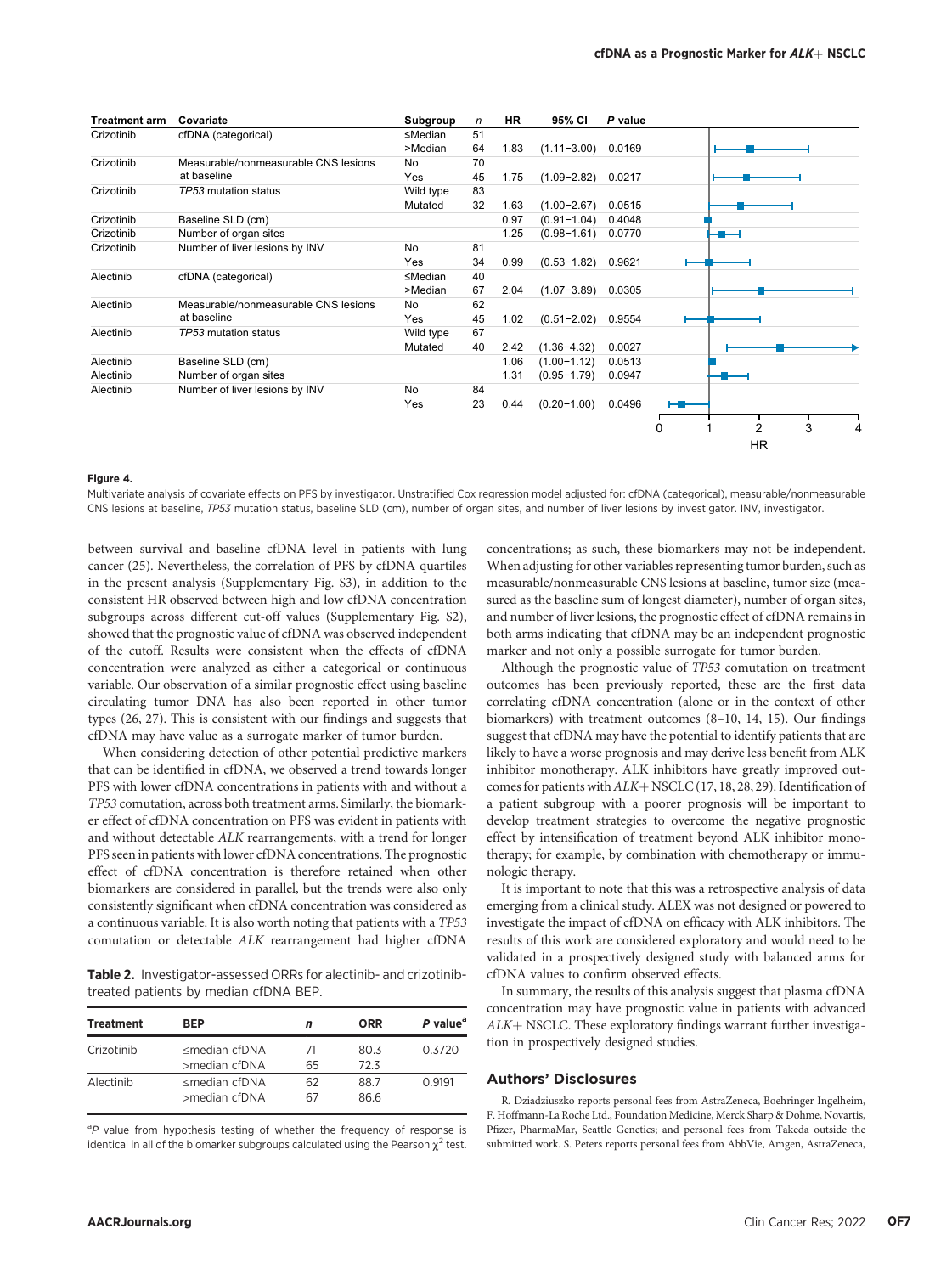Bayer HealthCare, BeiGene, Biocartis, Boehringer Ingelheim, Bristol-Myers Squibb, Daiichi Sankyo, Debiopharm, Eli Lilly and Company, Foundation Medicine, Illumina, Incyte, Janssen, Merck Sharp & Dohme, Merck Serono, Novartis, PharmaMar, Phosplatin Therapeutics, Pfizer, Regeneron, Roche/Genentech, Sanofi-Aventis, Seattle Genetics; and personal fees from Takeda outside the submitted work. T. Mok reports personal fees and other support from Abbvie, ACEA Pharma, Alpha Biopharma Co. Ltd., Amgen, Amoy Diagnostics Co. Ltd., BeiGene, Boehringer Ingelheim, Blueprint Medicines Corporation, CStone Pharmaceuticals, Daiichi Sankyo, Eisai, Fishawack Facilitate Ltd., Gritstone Oncology Inc., Guardant Health, Hengrui Therapeutics, Ignyta Inc., IQVIA, Incyte Corporation, Janssen, Eli Lilly and Company, Loxo-Oncology, Lunit USA, Inc., Mirati Therapeutics Inc., Puma Biotechnology Inc., Sanofi-Aventis R&D, Virtus Medical Group, Yuhan Corporation, Curio Science, Gilead Sciences Inc., Vertex Pharmaceuticals, C4 Therapeutics Inc; grants, personal fees, and other support from AstraZeneca, Bristol-Myers Squibb, Merck Serono, Merck Sharp & Dohme, Novartis, OrigiMed, Pfizer, F. Hoffmann-La Roche Ltd., Takeda, SFJ Pharmaceuticals; other support from geneDecode, AstraZeneca, HUTCHMED, ACT Genomics-Sanomics Group, Aurora; personal fees from InMed Medical Communication, MD Health (Brazil), Medscape/WebMD, MoreHealth, PeerVoice, Physicians' Education Resource, P. Permanyer SL, PrIME Oncology, Research to Practice, Touch Medical Media, Inivata, Berry Oncology, Qiming Development (HK) Ltd., Daz Group, Lucence Health Inc., Merck Pharmaceuticals HK Ltd., Shanghai BeBirds Translation & Consulting Co. Ltd., Liangyihui Network Technology Co., Ltd., Taiho, Covidien LP; grants from Clovis Oncology, XCovery; grants and personal fees from G1 Therapeutics Inc.; and personal fees and other support from D3 Bio Ltd. outside the submitted work. D.R. Camidge reports advisory role in ad hoc advisory boards/consultations in 2021: Abbvie, Amgen, Anheart, Apollomics [Safety Review Committee (SRC)], AstraZeneca [SRC/Steering Committee (SC)], BeiGene (DSMC), Bio-Thera [Data Safety Monitoring Board (DSMB)], Blueprint Medicines Corporation, Daiichi-Sankyo [interstitial lung disease (ILD) adjudication committee], Elevation (SRC), Eli Lilly and Company (DSMB and NCCN), EMD Serono, Helsinn (DSMB), Hengrui (DSMC), Janssen, Kestrel [Scientific Advisory Board (SAB), shares), Mersana, Nuvalent (SAB), Puma (NCCN), Ribon, Roche/Genentech, Sanofi-Aventis, Seattle Genetics, Takeda, Turning Point Therapeutics; 2020: Amgen, Anchiarno (SAB), Apollomics (SRC), AstraZeneca, Bio-Thera (DSMB), Bristol-Myers Squibb, Daiichi-Sankyo (ILD adjudication committee), Eisai, EMD Serono, Elevation (SRC), Eli Lilly and Company, GlaxoSmithKline, Helsinn, Janssen, Onkure, Mersana, Pfizer, Qilu, F. Hoffman-La Roche, Sanofi-Aventis, Seattle Genetics, Takeda; 2019: Takeda, CBT Pharmaceuticals, Daiichi-Sankyo (ILD adjudication committee), G1 Therapeutics (DSMB), Bio-Thera (DSMB), Blueprint Medicines Corporation, Abbvie, Achilles, BeyondSpring, Apollomics (SRC), 14ner/Elevation (SRC), Archer, EMD Serono, Helsinn, Bristol-Myers Squibb, Eli Lilly and Company, Medtronic, Ribon; research funding from Inivata; company sponsored trials at institution [principal investigator (PI) roles] in 2019 to 2021: Abbvie, AstraZeneca, Dizal, Inhibrx, Karyopharm, Pfizer, Phosplatin, PsiOxus, Rain, Roche/Genentech, Seattle Genetics, Takeda, Turning Point Therapeutics. S.M. Gadgeel reports personal fees from Genentech/Roche, Pfizer, Bristol-Myers Squibb, AstraZeneca, Blueprint Medicines Corporation, Novartis, Daichii Sankyo outside the submitted work. S.-H.I. Ou reports other support from Turning Point Therapeutics, Elevation Oncology; personal fees from Pfizer, Eli Lilly and Company, Daiichi Sankyo, BeiGene, JNJ/Janssen, Elevation Oncology, Roche/

## References

- 1. Barlesi F, Mazieres J, Merlio JP, Debieuvre D, Mosser J, Lena H, et al. Routine molecular profiling of patients with advanced non-small-cell lung cancer: results of a 1-year nationwide programme of the french cooperative thoracic intergroup (IFCT). Lancet 2016;387:1415–26.
- 2. Tian HX, Zhang XC, Yang JJ, Guo WB, Chen ZH, Wang Z, et al. Clinical characteristics and sequence complexity of anaplastic lymphoma kinase gene fusions in Chinese lung cancer patients. Lung Cancer 2017;114:90–5.
- 3. Diaz LA Jr., Bardelli A. Liquid biopsies: genotyping circulating tumor DNA. J Clin Oncol 2014;32:579–86.
- 4. Dziadziuszko R, Mok T, Peters S, Han JY, Alatorre-Alexander J, Leighl N, et al. Blood first assay screening trial (BFAST) in treatment-naive advanced or metastatic NSCLC: initial results of the phase 2 ALK-positive cohort. J Thorac Oncol 2021;16:2040–50.
- 5. Moss J, Magenheim J, Neiman D, Zemmour H, Loyfer N, Korach A, et al. Comprehensive human cell-type methylation atlas reveals origins of circulating cell-free DNA in health and disease. Nat Commun 2018;9:5068.

Genentech; and personal fees from Elevation Oncology outside the submitted work. J. Noé reports other support from F. Hoffmann-La Roche Ltd. during the conduct of the study; other support from F. Hoffmann-La Roche Ltd. outside the submitted work. M. Nowicka reports personal fees from F. Hoffmann-La Roche Ltd. during the conduct of the study; personal fees from F. Hoffmann-La Roche Ltd. outside the submitted work. W. Bordogna reports other support from F. Hoffmann-La Roche Ltd. outside the submitted work. P.N. Morcos reports other support from F. Hoffmann-La Roche Ltd. during the conduct of the study. V. Smoljanovic is an employee of F. Hoffmann-La Roche Ltd.; in addition, V. Smoljanovic's work was supported by funds from F. Hoffmann-La Roche Ltd., and that institution did not receive third-party funds with which to pay V. Smoljanovic. A.T. Shaw reports other support from Roche/Genentech during the conduct of the study; other support from Novartis outside the submitted work. No disclosures were reported by the other author.

#### Authors' Contributions

R. Dziadziuszko: Conceptualization, resources, investigation, methodology, writing–original draft, writing–review and editing. S. Peters: Conceptualization, resources, formal analysis, investigation, methodology, writing–original draft, writing–review and editing. T. Mok: Conceptualization, resources, formal analysis, investigation, methodology, writing–review and editing. D.R. Camidge: Conceptualization, resources, investigation, methodology, writing–review and editing. S.M. Gadgeel: Resources, investigation, writing–review and editing. S.-H.I. Ou: Conceptualization, resources, methodology, writing–review and editing. K. Konopa: Resources, investigation. J. Noé: Conceptualization, resources, supervision, investigation, methodology, writing–original draft, writing– review and editing. M. Nowicka: Data curation, formal analysis, visualization, methodology, writing–original draft. W. Bordogna: Conceptualization, methodology, writing–review and editing. P.N. Morcos: Conceptualization, formal analysis, visualization, writing–review and editing. V. Smoljanovic: Conceptualization, validation, visualization, methodology, writing–original draft, writing–review and editing. A.T. Shaw: Conceptualization, investigation, methodology, writing– review and editing.

#### Acknowledgments

This work was funded by F. Hoffmann-La Roche Ltd. No grant number is applicable.

The authors would like to thank the patients, their families, and the study centers. Third-party medical writing assistance, under the direction of the authors, was provided by Louise Oakes, PhD, and Ben Castle, MSc, of Ashfield MedComms, an Ashfield Health company, and was funded by F. Hoffmann-La Roche Ltd.

The costs of publication of this article were defrayed in part by the payment of page charges. This article must therefore be hereby marked advertisement in accordance with 18 U.S.C. Section 1734 solely to indicate this fact.

Received August 11, 2021; revised November 11, 2021; accepted February 21, 2022; published first February 23, 2022.

- 6. Zhang Y, Zheng H, Zhan Y, Long M, Liu S, Lu J, et al. Detection and application of circulating tumor cell and circulating tumor DNA in the non-small cell lung cancer. Am J Cancer Res 2018;8:2377–86.
- 7. Bennett CW, Berchem G, Kim YJ, El-Khoury V. Cell-free DNA and nextgeneration sequencing in the service of personalized medicine for lung cancer. Oncotarget 2016;7:71013–35.
- 8. Tissot C, Toffart AC, Villar S, Souquet PJ, Merle P, Moro-Sibilot D, et al. Circulating free DNA concentration is an independent prognostic biomarker in lung cancer. Eur Respir J 2015;46:1773–80.
- 9. Hyun MH, Sung JS, Kang EJ, Choi YJ, Park KH, Shin SW, et al. Quantification of circulating cell-free DNA to predict patient survival in non-small-cell lung cancer. Oncotarget 2017;8:94417–30.
- 10. Nygaard AD, Holdgaard PC, Spindler KLG, Pallisgaard N, Jakobsen A. The correlation between cell-free DNA and tumour burden was estimated by PET/CT in patients with advanced NSCLC. Br J Cancer 2014; 110:363–8.